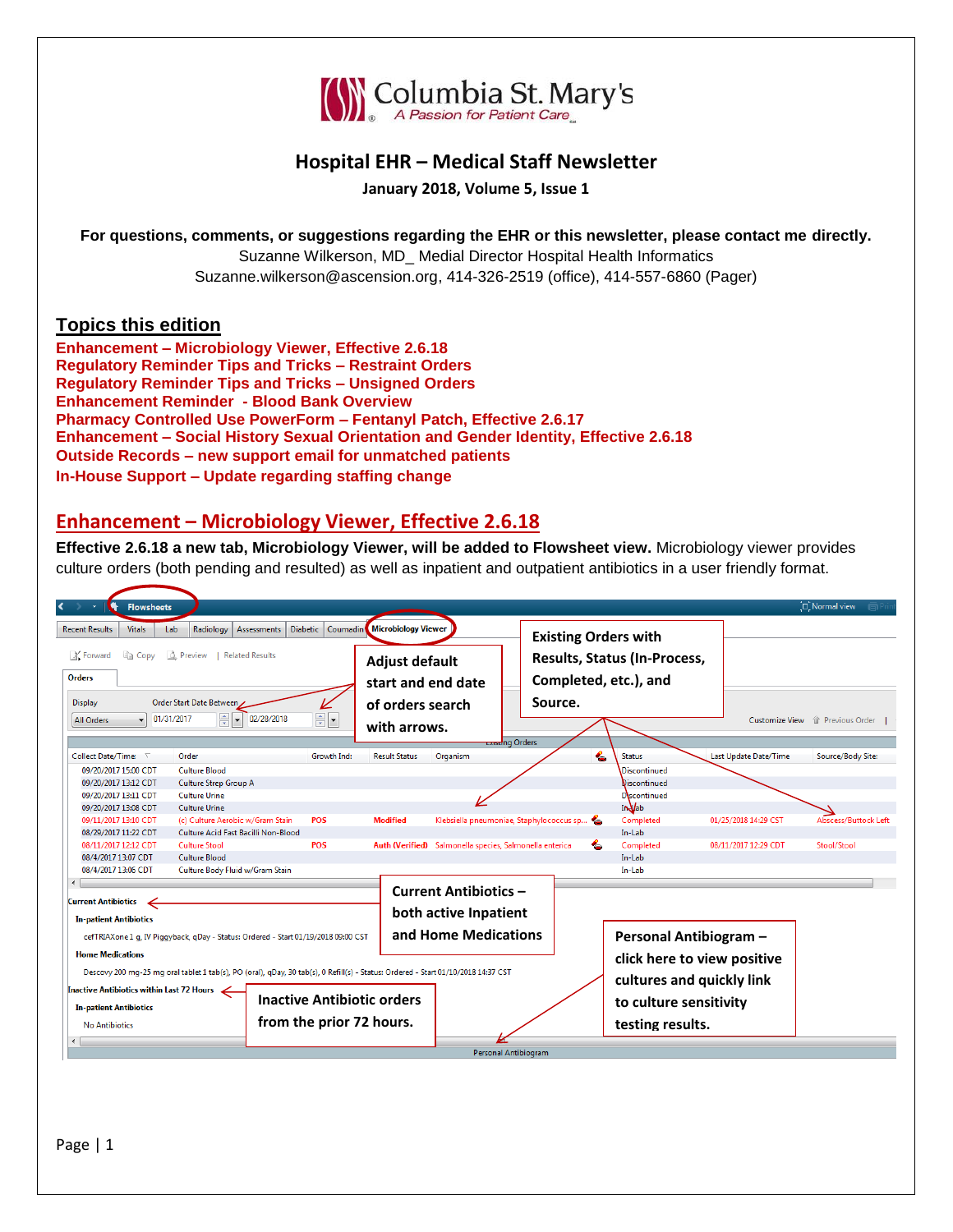Clicking on a culture order from the flowsheet will open a another window on the right. If positive, you can use the scroll bar to view the culture and sensitivity testing results.

| <b>Display</b><br>$\mathbf{v}$<br>All Orders | <b>Order Start Date Between</b><br>≑E<br>02/28/2018<br>01/31/2017                  | $\frac{1}{\sqrt{2}}$ |                      |                     |                                                                             |                 |                       | <b>W</b> Next Order<br>Customize View <sup>1</sup> Previous Order |          |
|----------------------------------------------|------------------------------------------------------------------------------------|----------------------|----------------------|---------------------|-----------------------------------------------------------------------------|-----------------|-----------------------|-------------------------------------------------------------------|----------|
|                                              | <b>Existing Orders</b>                                                             |                      |                      |                     | Specimen Information                                                        |                 |                       |                                                                   |          |
| <b>Collect Date/Time:</b>                    | Order                                                                              | Growth Ind:          | <b>Result Status</b> | Organi <sup>A</sup> | Order: Culture Aerobic w                                                    |                 |                       | Collect Date/Time: 09/11/2017 13:10 CDT                           | $\equiv$ |
| 09/20/2017 15:00 CDT                         | Culture Blood                                                                      |                      |                      |                     | Growth Ind: POS                                                             |                 |                       | Last Update Date/Time: 01/25/2018 14:29 CST                       |          |
| 09/20/2017 13:12 CDT                         | Culture Strep Group A                                                              |                      |                      |                     | Status: Completed                                                           |                 |                       | Testing Site: CSMM Micro Man Bench                                |          |
| 09/20/2017 13:11 CDT                         | <b>Culture Urine</b>                                                               |                      |                      |                     | Source: Abscess                                                             |                 |                       | <b>Freetext Source:</b>                                           |          |
| 09/20/2017 13:08 CDT                         | <b>Culture Urine</b>                                                               |                      |                      |                     | <b>Body Site: Buttock Left</b>                                              |                 |                       | Accession #: 000002017254000009                                   |          |
| 09/11/2017 13:10 CDT                         | (c) Culture Aerobic w/Gram Stain POS                                               |                      | <b>Modified</b>      | Klebsid             |                                                                             |                 |                       |                                                                   |          |
| 08/29/2017 11:22 CDT                         | Culture Acid Fast Bacilli Non-Bl                                                   |                      |                      |                     |                                                                             |                 |                       |                                                                   |          |
| 08/11/2017 12:12 CDT                         | <b>Culture Stool</b>                                                               | <b>POS</b>           | Auth (Verifi         | Salmoi              |                                                                             |                 | Klebsiella pneumoniae |                                                                   |          |
| 08/4/2017 13:07 CDT                          | <b>Culture Blood</b>                                                               |                      |                      |                     | Drug<br>Levofloxacin                                                        | MIC Interp<br>R | MIC Dilutn<br>3       |                                                                   |          |
| 08/4/2017 13:06 CDT                          | Culture Body Fluid w/Gram Stain                                                    |                      |                      |                     |                                                                             |                 |                       |                                                                   |          |
| m.                                           |                                                                                    |                      |                      |                     |                                                                             |                 |                       |                                                                   |          |
| <b>Jurrent Antibiotics</b>                   |                                                                                    |                      |                      |                     | 图 Hide All                                                                  |                 |                       |                                                                   |          |
| <b>In-patient Antibiotics</b>                |                                                                                    |                      |                      |                     |                                                                             |                 |                       |                                                                   |          |
|                                              |                                                                                    |                      |                      |                     | Amended Final Report by Nitka, Courtney on 01/25/2018 14:29 CST             |                 |                       |                                                                   |          |
|                                              | cefTRIAXone 1 g, IV Piggyback, qDay - Status: Ordered - Start 01/19/2018 09:00 CST |                      |                      |                     |                                                                             |                 |                       |                                                                   |          |
| <b>Home Medications</b>                      | m.                                                                                 |                      |                      |                     | Many colonies Klebsiella pneumoniae<br>Many colonies Staphylococcus species |                 |                       |                                                                   |          |
|                                              | Personal Antibiogram                                                               |                      |                      |                     | $\leftarrow$<br>m.                                                          |                 |                       |                                                                   |          |

The flowsheet has a default setting for the columns but you can customize as you wish by clicking "Customize View".

| <b>Orders</b>                                                                 |                                                                                                    |                               |
|-------------------------------------------------------------------------------|----------------------------------------------------------------------------------------------------|-------------------------------|
| <b>Display</b><br>Order Start Date Between<br>01/31/2017<br><b>All Orders</b> | 측<br>$\triangle$ .<br>02/28/2018<br>$\overline{\phantom{0}}$<br>$\overline{\phantom{a}}$<br>$\sim$ | Customize View   Trevious Ord |

Add and Remove columns as well as designate order of the columns. (Columns at the top will be on the far left when viewed.) **After making your selections choose "Save".** ("Save" will change default settings for the current and future patients, but "OK" will only keep new settings for the current patient.)

| <b>P</b> Customize View                                 |                                                                                                                                                                                                                        | $-25$ |
|---------------------------------------------------------|------------------------------------------------------------------------------------------------------------------------------------------------------------------------------------------------------------------------|-------|
| <b>Customize Columns</b><br><b>Available Columns</b>    | <b>Selected Columns</b><br><b>Collect Date/Time:</b><br>$Add \rightarrow$<br>合<br>Order                                                                                                                                |       |
|                                                         | Growth Ind:<br><- Remove<br><b>Result Status</b><br>Organism<br><b>Susceptibility Identified</b><br><b>Status</b><br>Last Update Date/Time<br>Source/Body Site:<br><b>Order Comment</b><br><b>Freetext Source</b><br>⊕ |       |
| <b>Report Font</b><br><b>Report Font Size</b><br>9<br>▼ |                                                                                                                                                                                                                        |       |
|                                                         | OK<br>Cancel<br>Save                                                                                                                                                                                                   |       |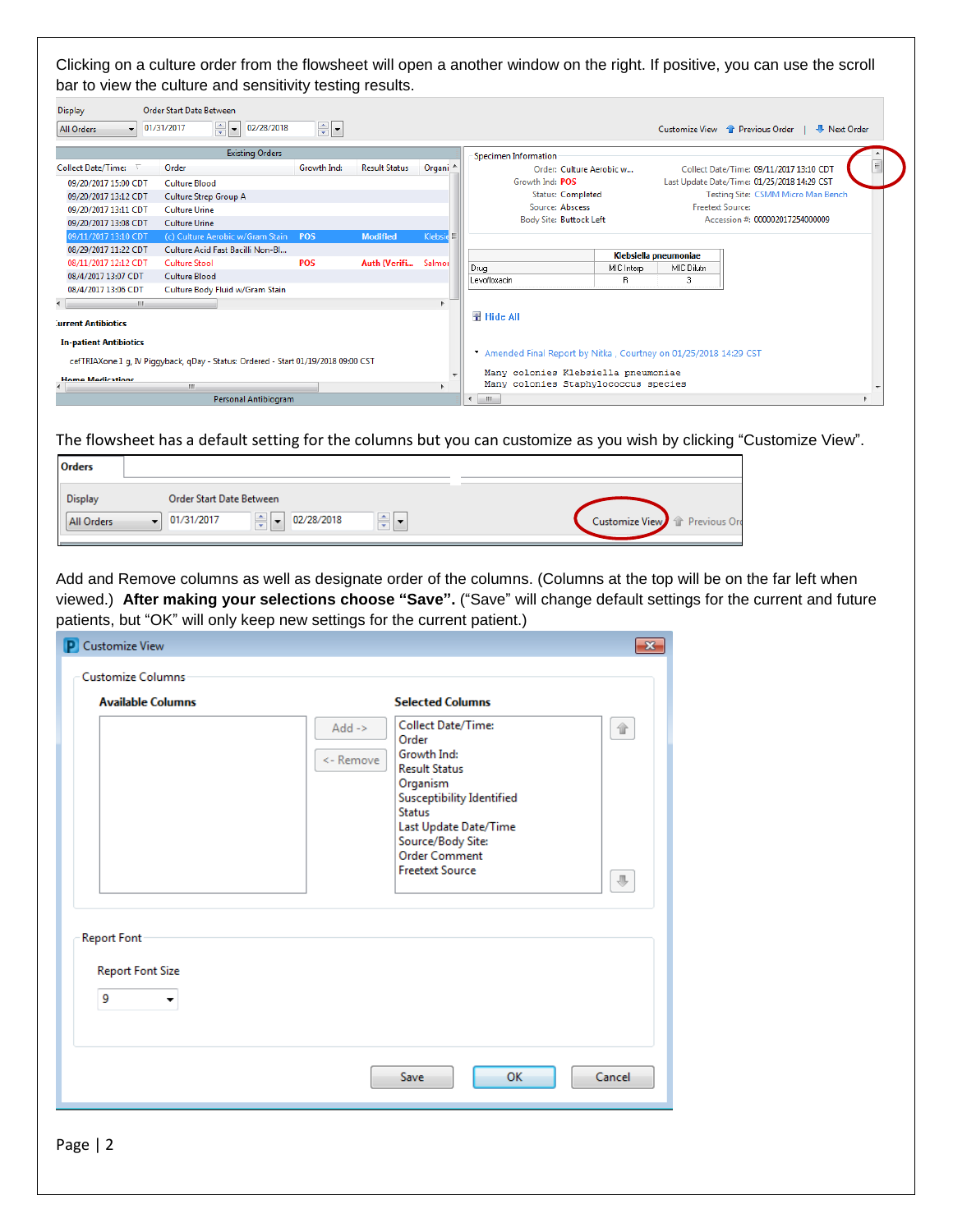# **Regulatory Reminder Tips and Tricks – Restraint Orders (Violent and Non-Violent)**

**Violent Restraint Orders – Instructions for Order Placement and Renewal** Orders developed based on Restraint and Seclusion Policy (PolicyStat ID: 3611435), rev. May 2017.

**Use of a Restraint PowerPlan is required for all patients placed in Violent Restraints and/or seclusion, or who require a Physical Hold.**

The Restraint/Seclusion for Violent Behavior PowerPlan is indicated for a patient who exhibits behavior that threatens harm to self of others. This plan is required for 5-point restraints, Seclusion, and Physical Hold orders.

#### **Step 1**

Confirm that the Violent Restraint PowerPlan is indicated based on your patient's clinical situation. Please Note - Seclusion can only be ordered and utilized in Behavioral Health Units.

### **Step 2**

Search for the indicated PowerPlan with search term "restraint" and select the indicated plan.

| Search:   restraint                                                                     |  | , Contains $\quad \mathord{\blacktriangleright}\ \Big \ \Big $ Advanced Options $\quad \mathord{\blacktriangleright}\ \Big $ Type: $\bigoplus\limits_{i=1}^n\Big \ \text{Inpatient}$ |  |  |  |  |
|-----------------------------------------------------------------------------------------|--|--------------------------------------------------------------------------------------------------------------------------------------------------------------------------------------|--|--|--|--|
| <b>A</b> 公 ☆ ▼ ■ ■ Folder:                                                              |  | Search within: │All                                                                                                                                                                  |  |  |  |  |
| Restraint for Non-Violent Behavior<br><b>CHRestraint/Seclusion for Violent Behavior</b> |  |                                                                                                                                                                                      |  |  |  |  |

#### **Step 3**

All orders within the plan are pre-checked. If you do not require all 3 restraint types (5 point, Physical Hold, and Seclusion) you must uncheck those you do not need. (Do not, though, uncheck the other pre-checked orders within the plan as these are needed to assure required nursing documentation.)

|                  | <b>CONSIDERED BY SENSIBILITY OF PERFORMANCE</b><br><b>IN THE END OF THE REPORT OF THE REAL PROPERTY</b> | services to be service. If young their service product in a construction |
|------------------|---------------------------------------------------------------------------------------------------------|--------------------------------------------------------------------------|
| Interventions    |                                                                                                         |                                                                          |
|                  | 5 Point Restraint for Violent Behavior                                                                  | $\blacktriangleright$ Select an order sentence                           |
|                  | <b>8</b>   <b>7</b> Physical Hold for Violent Behavior                                                  | $\blacktriangleright$ Select an order sentence                           |
| $\bm{\times}$ 1% | Seclusion Behavioral Medicine Unit Only                                                                 | $\blacktriangleright$ Select an order sentence                           |

As applicable, complete missing details within these orders: **5 Point Restraint for Violent Behavior, Physical Hold for Violent Behavior, and Seclusion Behavioral Medicine Unit Only**. (Hold down the-Ctrl button to multi-select from the dropdown choices if needed.)

#### **Order renewal**

If restraints are needed beyond the order time limit, the entire PowerPlan should be discontinued and a new PowerPlan placed.

#### **Step 1**

Right click over the plan and select "Discontinue."<br>| Orders | Medication List | Document In Plan|



#### **Step 2**

Follow Order Placement Instructions as above.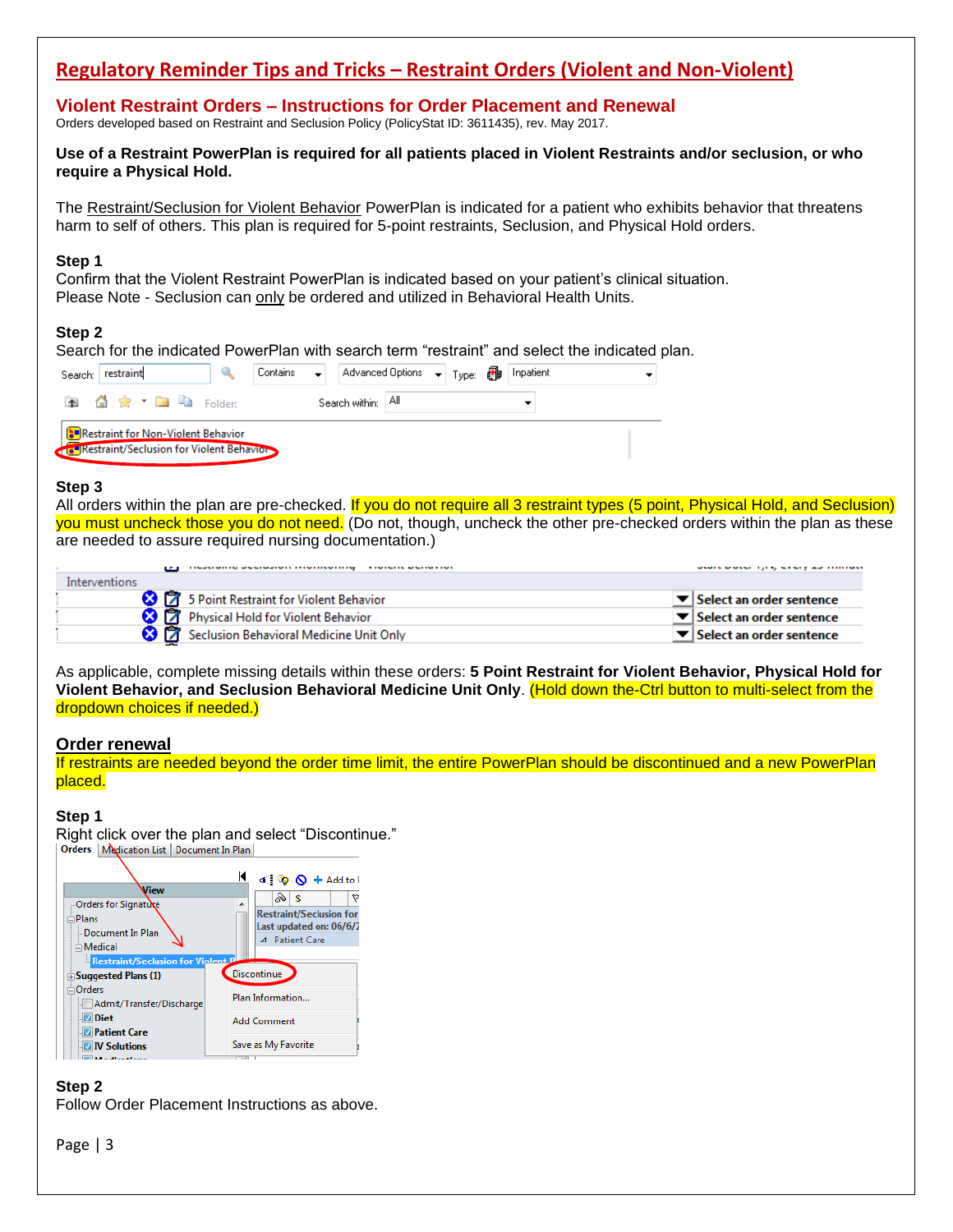## **Violent Restraint Orders – Instructions for Face to Face Assessment**

## **Documentation of a Face to Face physician evaluation is required for all patients placed in Violent Restraints and/or seclusion, or who require a Physical Hold.**

The custom PowerNote template, "Restraints/Seclusion – Violent Behavior Progress Note" should be utilized to assure that all required documentation elements are met.

While it is preferred that the attestation document be created at the same time the patient was evaluated this is not always possible. Therefore, a new required documentation field has been added to the note that will be the source of truth for the time that a patient was evaluated.

|                        | * Basic Information < Hide Structure> < Use Free Text> |
|------------------------|--------------------------------------------------------|
| * Patient Evaluated at | DATE/TIME / OTHER                                      |

The PowerNote template can be found with a general search within Encounter Pathway tab of PowerNote or within the Behavioral Health and Hospital folders of the CSM Custom Catalog.

| <b>Encounter Pathway</b>                                                                          | Existing                              | Precompleted<br>Catalog                 |         | Recent   | Favorites              |                          |                                             |                                                 |          |                                                             |
|---------------------------------------------------------------------------------------------------|---------------------------------------|-----------------------------------------|---------|----------|------------------------|--------------------------|---------------------------------------------|-------------------------------------------------|----------|-------------------------------------------------------------|
| Search:<br>restraint                                                                              |                                       |                                         |         | m        |                        | Contains                 |                                             |                                                 | Add to F |                                                             |
| Restrict display by:                                                                              |                                       | Associated Diagnosis                    |         |          | Note Type              |                          |                                             |                                                 |          |                                                             |
| ×<br>Name                                                                                         |                                       | Description                             |         |          |                        |                          |                                             |                                                 |          |                                                             |
| Restraints/Seclusion-Violent Behavior AHMI 2G Restraints/Seclusion-Violent Behavior Progress Note |                                       |                                         |         |          |                        |                          |                                             |                                                 |          |                                                             |
| <b>Encounter Pathway</b><br>Catalog:                                                              | Existing<br>"CSM Custom Catalog       | Precompleted                            | Catalog |          | Recent                 |                          | <b>Favorites</b><br><b>Add to Favorites</b> |                                                 |          |                                                             |
|                                                                                                   |                                       |                                         |         |          |                        |                          |                                             |                                                 |          |                                                             |
| Name                                                                                              |                                       |                                         |         |          | Description            |                          |                                             |                                                 |          |                                                             |
| 田 a Ambulatory<br>Behavioral Health                                                               |                                       |                                         |         |          | Ambulatory             | <b>Behavioral Health</b> |                                             |                                                 |          |                                                             |
| !                                                                                                 | <b>BH Initial Consult</b>             |                                         |         |          |                        |                          | AHMI 2G BH Initial Consult                  |                                                 |          |                                                             |
| :                                                                                                 | <b>ECT Post Procedure</b>             |                                         |         |          |                        |                          | AHMI 2G ECT Post Procedure                  |                                                 |          |                                                             |
|                                                                                                   | IBH Consultant Initial/Follow up      |                                         |         |          |                        |                          |                                             | AHMI 2G IBH Consultant Initial/Follow up        |          |                                                             |
|                                                                                                   | Inpatient Psychiatirc Admission       |                                         |         |          |                        |                          | AHMI 2G Inpatient Psychiatirc Admission     |                                                 |          |                                                             |
|                                                                                                   | Restraints/Seclusion-Violent Behavior |                                         |         |          |                        |                          |                                             |                                                 |          | AHMI 2G Restraints/Seclusion-Violent Behavior Progress Note |
| <b>El Co</b> Hospital                                                                             |                                       |                                         |         | Hospital |                        |                          |                                             |                                                 |          |                                                             |
| !                                                                                                 |                                       | Attestation Informed Consent Discussion |         |          |                        |                          |                                             |                                                 |          |                                                             |
| <b>:……</b>                                                                                        |                                       | Critical Care/Pulmonary Progress Note   |         |          |                        |                          |                                             | AHMI_2G_Critical Care/Pulmonary Progress Note   |          |                                                             |
| :                                                                                                 | Death Summary                         |                                         |         |          |                        |                          | AHMI 2G Death Summary                       |                                                 |          |                                                             |
| :                                                                                                 | <b>DMF</b> Attestation                |                                         |         |          |                        |                          | AHMI 2G DME Attestation                     |                                                 |          |                                                             |
| :                                                                                                 | <b>Ethics Consult</b>                 |                                         |         |          |                        |                          | AHMI 2G Ethics Consult                      |                                                 |          |                                                             |
| :                                                                                                 | <b>Hospital Consult</b>               |                                         |         |          |                        |                          | AHMI 2G Hospital Consult                    |                                                 |          |                                                             |
| :                                                                                                 | Hospital H&P                          |                                         |         |          |                        |                          | AHMI 2G Hospital H&P                        |                                                 |          |                                                             |
| :                                                                                                 | <b>Hospital Progress Note</b>         |                                         |         |          |                        |                          | AHMI_2G_Hospital Progress Note              |                                                 |          |                                                             |
| :                                                                                                 | Palliative Care Consult               |                                         |         |          |                        |                          | AHMI 2G Palliative Care Consult             |                                                 |          |                                                             |
| ļ                                                                                                 | <b>Palliative Care Progress</b>       |                                         |         |          |                        |                          | AHMI 2G Palliative Care Progress            |                                                 |          |                                                             |
|                                                                                                   |                                       | Restraints/Seclusion-Violent Behavior   |         |          |                        |                          |                                             |                                                 |          | AHMI_2G_Restraints/Seclusion-Violent Behavior Progress Note |
|                                                                                                   |                                       | Severe Sepsis/Septic Shock-Reevaluation |         |          |                        |                          |                                             | AHMI 2G Severe Sepsis/Septic Shock-Reevaluation |          |                                                             |
| ன் <del>றை</del> நடவடவும்                                                                         |                                       |                                         |         |          | أستستطيل والقدام أأناه |                          |                                             |                                                 |          |                                                             |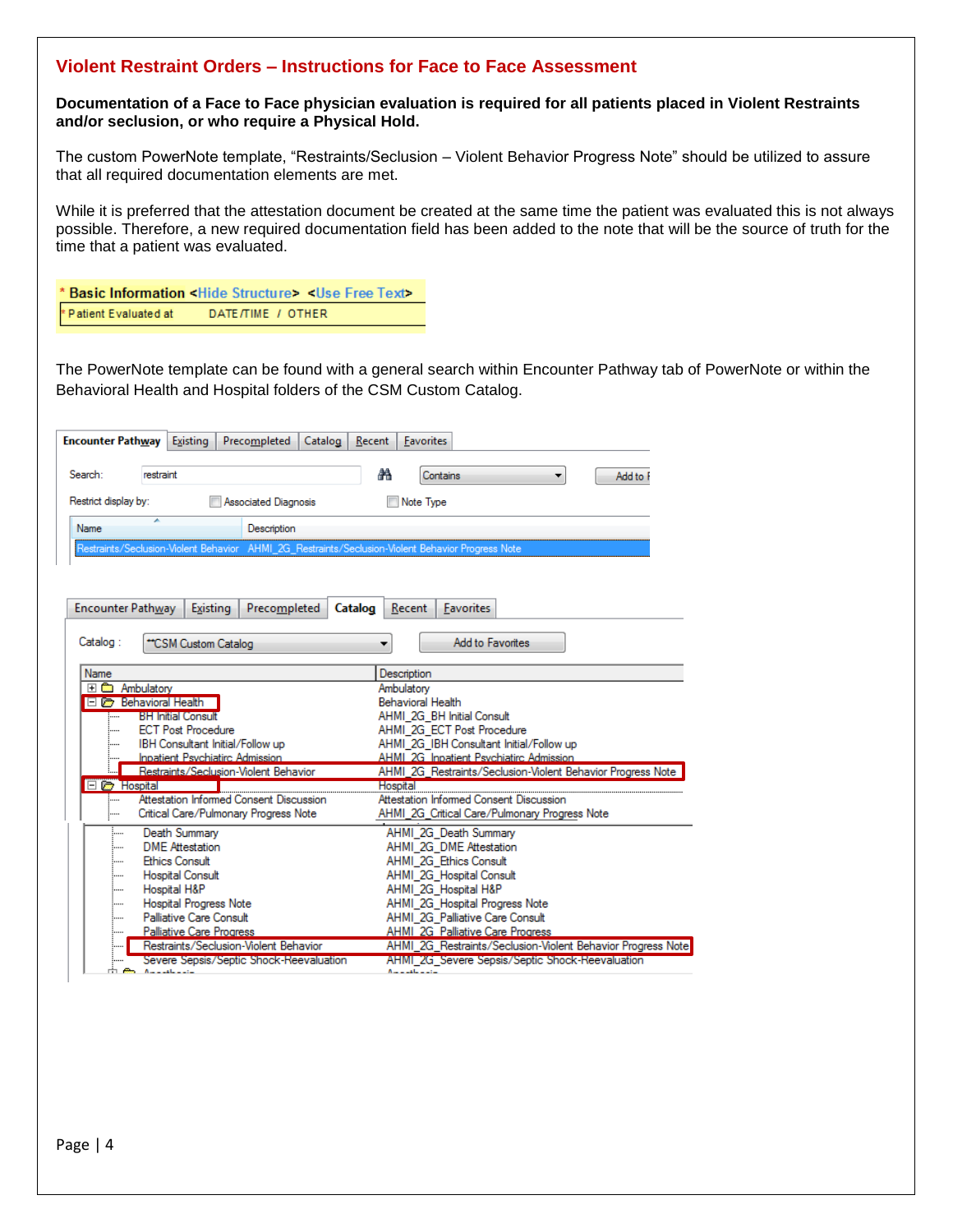## **Non-Violent Restraint Orders – Instructions for Order Placement and Renewal**

#### **Use of a Restraint PowerPlan is required for all patients placed in restraints.**

The Restraint for Non-Violent Behavior PowerPlan is indicated for a confused or sedated patient who may interfere with medical care necessary for the healing process.

### **Order Placement**

### **Step 1**

Confirm that the Restraint for Non-Violent Behavior PowerPlan is indicated based on your patient's clinical situation.

Please note - The following restraints are not in the Non-Violent Restraint PowerPlan as they are not allowed unless the patient is a risk of harming self or others: Physical Hold, 5 point restraints, or Seclusion. If these orders are required on your patient, please use the Restraint for Violent Behavior PowerPlan instead.

### **Step 2**

Search for the indicated PowerPlan with search term "restraint" and select the indicated plan.

| Search: restraint |                                                                                       |  |                    | Contains $\leftarrow$   Advanced Options $\leftarrow$   Type: 8   Inpatient |  |  |
|-------------------|---------------------------------------------------------------------------------------|--|--------------------|-----------------------------------------------------------------------------|--|--|
|                   | 图 价金 · 面 脑 Folder:                                                                    |  | Search within: All |                                                                             |  |  |
|                   | Restraint for Non-Violent Behavior<br><b>Nestraint</b> Secretion for violent Benavior |  |                    |                                                                             |  |  |

### **Step 3**

Do not uncheck pre-checked orders within the plan as these are needed to assure required nursing documentation.

Complete missing details within the **Restraint for Non-Violent Behavior** order, including *Restraint Justification* and *Restraint Type*. *Restraint Type* field required that you specify laterality for limb restraints and mitts. (Hold down the-Ctrl button to multi-select from the dropdown choices if needed.)

| R Ankle Soft        |
|---------------------|
| L Ankle Soft        |
| <b>R</b> Wrist Soft |
| L Wrist Soft        |
| <b>R</b> Mitt       |
| L Mitt              |
| Vest                |
| Waist               |
| 4 Side rails        |
| <b>Enclosed bed</b> |
|                     |

## **Order renewal**

Restraints must be renewed every 24 hours. If restraints are needed beyond 24 hours, the entire PowerPlan should be discontinued and a new PowerPlan placed.

## **Step 1**

Right click over the plan and select "Discontinue."

| <b>View</b>                                   | ℅<br>索                    |  |
|-----------------------------------------------|---------------------------|--|
| Orders for Signature                          | ۸                         |  |
| <b>∈Plans</b>                                 | <b>Restraint for Non-</b> |  |
| - Document In Plan                            | Last updated on: 0        |  |
| in Discharge                                  | ⊿ Patient Care            |  |
| Discharge Orders (Initiated)                  | <b>Assessments</b>        |  |
| $\Box$ Medical                                |                           |  |
| <b>Blood Culture Clinic Subphase (Nanned)</b> |                           |  |
| Blood Culture Subphase (Planned)              | Interventions             |  |
| <b>Restraint for Non-Violent Behavior (</b>   |                           |  |
| One Unit Packed Red Blood Cell Tran           | <b>Discontinue</b>        |  |
| Suggested Plans (0)                           | Plan Information          |  |
| <b>□ Orders</b>                               |                           |  |
| Admit/Transfer/Discharge                      | <b>Add Comment</b>        |  |
| Diet                                          |                           |  |
| <b>Patient Care</b>                           | Save as My Favorite       |  |

## **Step 2** Follow Order Placement Instructions as above.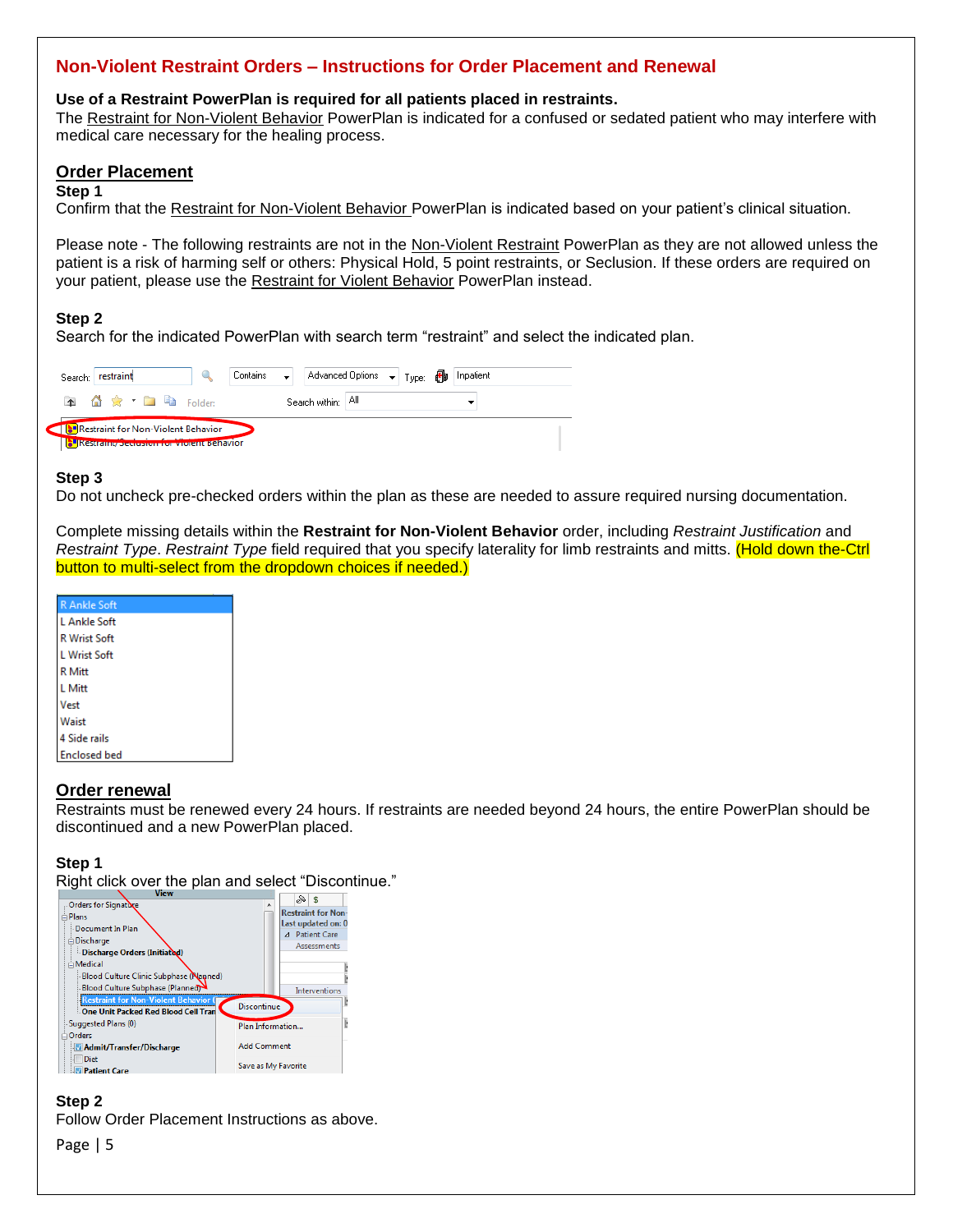# **Regulatory Reminder Tips and Tricks – Unsigned Orders**

All telephone and verbal orders must be signed within 48 hours. (Restraint Orders must be signed within 24 hours**.) In addition to finding these orders in Message Center, the Orders section of the EHR has an "Orders for Cosignature" button that can be utilized.**



Clicking on the "Orders for Cosignature" button opens a window that lists all the unsigned orders on the patient, including orders written by other Providers. You are allowed to cosign orders for your group partners if you are comfortable doing so.

|            |                 | Attending: Wilkerson, Suzanne M MD |                             |                                         | Adv Dir:No                                                                                          | Code Status: No Active O Isol:                                                                       |         |                                               | CSMConnect: Ask Patient                          |  |
|------------|-----------------|------------------------------------|-----------------------------|-----------------------------------------|-----------------------------------------------------------------------------------------------------|------------------------------------------------------------------------------------------------------|---------|-----------------------------------------------|--------------------------------------------------|--|
|            | Action          |                                    | Action Da Entered By Order  |                                         | <b>Details</b>                                                                                      |                                                                                                      |         |                                               | Order Set Ordering                               |  |
| $\vert$    | Order           | 01/24/2018<br>16:54 CST            | Testing1<br>AOE, Clin hen   | acetaminop <sub>3</sub>                 | Be sure to unclick orders that                                                                      | 24/18 16:54:00 CST, Max 4,000 mg Acetaminophen                                                       |         |                                               | Wilkerson,<br>Suzanne                            |  |
| $\Box$     | <b>El</b> Order | 12/5/2017<br>15:33 CST             | <b>CERNER</b>               | acetaminop <sup>1</sup><br>hen          | you do not want to endorse<br>prior to selecting Cosign.                                            | Date: 12/05/17, Stop date: 12/08/17, Order for<br>m the pre-medication dose., Day 1 to 3, Max 4,000, |         | Aleptuzum<br>(Lemtrada)<br>Therapy (          | Testing,<br>Pilot - Clinic<br><b>MD</b>          |  |
|            | Order           | 12/5/2017<br>15:12 CST             | <b>CERNER</b>               | acetaminop 6<br>hen.                    | <b>Non-physicians should NOT</b>                                                                    | e: 12/05/17 15:12:00 CST, Max 4,000 mg                                                               |         |                                               | Testing,<br>Pilot - Clin                         |  |
| $\Box$     | <b>El</b> Order | 12/5/2017<br>14:21 CST             | <b>CERNER</b>               | acetaminop <sup>1</sup><br>hen          | sign Patient Status or<br><b>Discharge Orders</b>                                                   | Date: 12/05/17, Stop date: 12/08/27, Order for<br>m the pre-medication dose., Day 1 to 3, Max 4,000  |         | Alemtuzum Testing,<br>(Lemtrada)<br>Therapy ( | Pilot - Clinic<br><b>MD</b>                      |  |
|            | Order           | 11/30/2017<br>15:37 CST            | Kapp,                       | <b>PROMETHE</b><br>Rebecca M US IBD sqi | Blood, 11/30/17 15:36:00 CST, Today collect, Sto                                                    | <b>Ordering Provider listed</b><br>in right hand column.                                             | :00 CST |                                               | $77 - ePL$<br>Unknown                            |  |
|            | Order           | 11/30/2017<br>15:37 CST            | Kapp,<br>Rebecca MUS TPMT   | <b>PROMETHE</b>                         | Blood, 11/30/17 15:36:00 CST, Today collect, Stop Date 11/30/17 18:00:00 CST, 11/30/17 13:36:00 CST |                                                                                                      |         |                                               | 77-ePL.<br>Unknown                               |  |
|            | Order           | 11/30/2017<br>15:37 CST            | Kapp,<br>Rebecca MUS Celiac | <b>PROMETHE</b>                         | Blood, 11/30/17 15:35:00 CST, Today collect, Stop Date 11/30/17 18:00:00 CST, 11/30/17 15:35:00 CST |                                                                                                      |         |                                               | $77 - ePL$<br>Unknown                            |  |
| Select All |                 | Show All Details                   |                             |                                         |                                                                                                     |                                                                                                      |         |                                               | No dose range checking is performed upon cosign. |  |

TEST, SMOKEIF Cosign

Cancel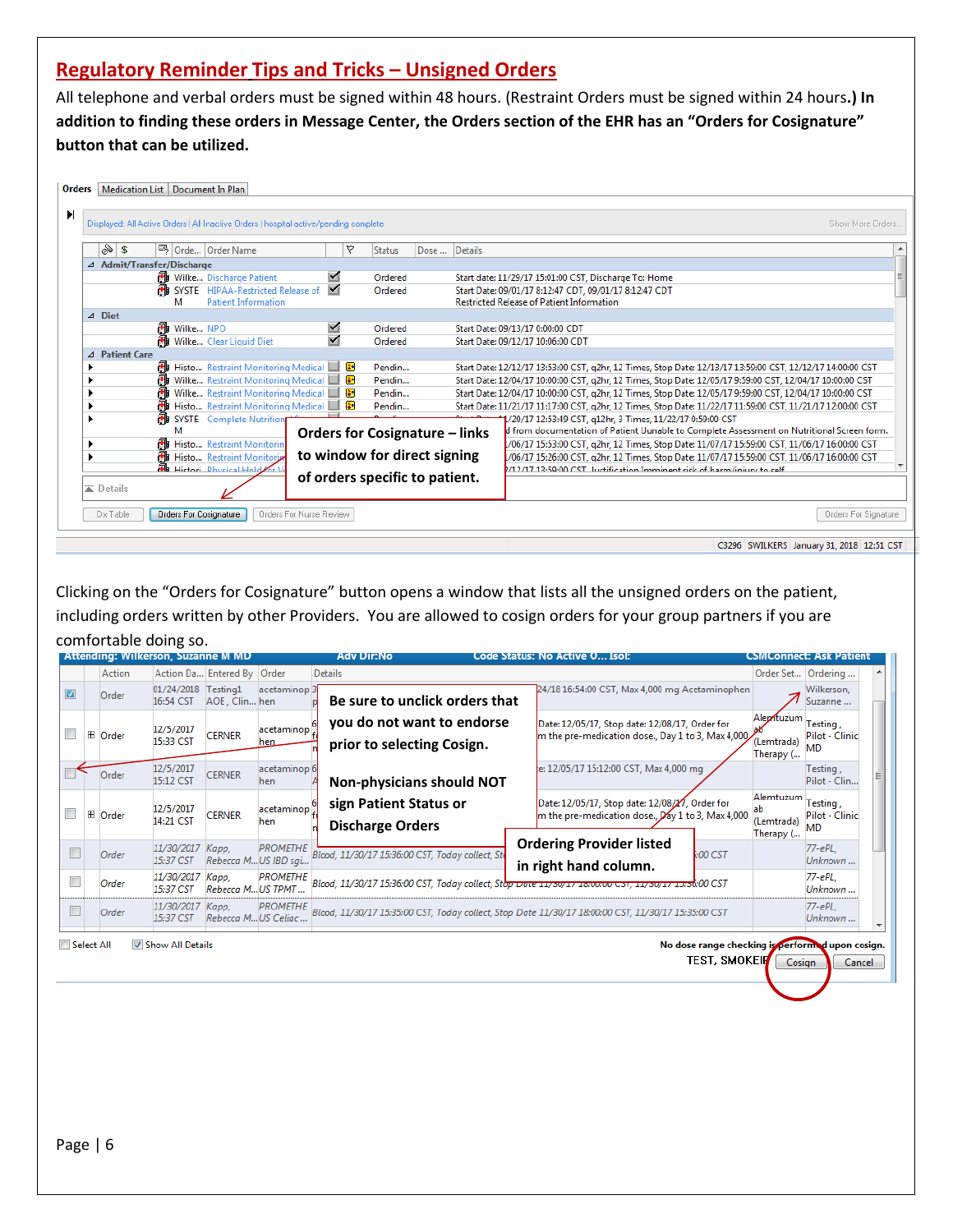# **Enhancement Reminder - Blood Bank Overview**

As originally communicated in March 2017, a **Blood Bank Administration** summary page was created to allow efficient access to information regarding blood product administration. The Summary page displays in the venue menu Following are the components of the summary page.

| Menu | <b>Menu</b>                      |                | Ð |
|------|----------------------------------|----------------|---|
|      | <b>Advance Directives</b>        |                |   |
|      | Allergies                        | $\bigstar$ Add |   |
|      | <b>Blood Bank Administration</b> |                |   |
|      | Diagnosis and Problems           |                |   |
|      | Documents                        |                |   |
|      | <b>Flowsheets</b>                |                |   |
|      | <b>Form Browser</b>              |                |   |
|      | <b>Growth Charts</b>             |                |   |
|      | <b>Health Maintenance</b>        |                |   |
|      | <b>Histories</b>                 |                |   |

#### **Blood Bank Overview**

| <b>← ← A Blood Bank Administration</b> |         |                   |  |
|----------------------------------------|---------|-------------------|--|
| 24 B B B C C 100%                      | ▾▏◙ ◙ ۞ |                   |  |
| <b>Blood Product Administration</b>    | x       |                   |  |
| <b>Blood Bank Overview</b>             |         |                   |  |
| <b>Blood Group</b>                     |         | A POS             |  |
| <b>Antibodies</b>                      |         | No Antibodies on  |  |
| <b>Transfusion Requirements</b>        |         | Use Leukored      |  |
| Antigens                               |         | M-                |  |
| Specimen Availability                  |         | Expires on: 03/31 |  |

**Blood Group- Displays confirmed Blood Type.** 

Antibodies- Displays documented antibodies or "No antibodies on record"

Transfusion Requirements- Displays any transfusion requirements or "No transfusion on record"

Antigens- Displays antigens or "No antigens on record", if not documented

Specimen Availability-Displays specimen expiration date or "No current specimen available"

## **Blood bank Products Past 3 Months**

| <b>Blood Bank Products Past 3 Months (14)</b>             |                               |                |     |                   | $\equiv$ $\sim$ $\approx$ |                                     |
|-----------------------------------------------------------|-------------------------------|----------------|-----|-------------------|---------------------------|-------------------------------------|
|                                                           |                               |                |     |                   |                           |                                     |
| <b>Product Number</b>                                     | <b>Product Name</b>           | Product ABO/Rh | Qty | Status Date/Time  |                           |                                     |
| $\triangle$ Assigned (1)                                  |                               |                |     |                   |                           |                                     |
| W036308005908                                             | Red Blood Cells CP2D 450      | A POS          |     | 03/08/2017 15:04  |                           |                                     |
| $\triangle$ Crossmatched (2)                              |                               |                |     |                   |                           |                                     |
| W036308007408                                             | Red Blood Cells CP2D 450      | A POS          |     | 03/08/2017 15:18  |                           | Product Expiration 03/22/2017 23:59 |
| W036308006208                                             | Red Blood Cells CP2D 450      | A POS          |     | 03/08/2017 15:18  |                           |                                     |
| $\triangle$ Dispensed (0)                                 |                               |                |     |                   |                           |                                     |
| $\triangle$ Products Transfused within past 3 months (11) |                               |                |     |                   |                           |                                     |
| W036308006008                                             | Cryoprecipitated Anti-Hem     | A POS          |     | 03/21/2017 14:58  |                           |                                     |
| W036308007808                                             | Whole Blood CP2D 450 mL L     | A POS          |     | 03/21/2017 14:47  |                           |                                     |
| W036308003308                                             | Cryoprecipitated Anti-Hem     | A POS          |     | 03/21/2017 14:45  |                           |                                     |
| W036308006308                                             | Apheresis Platelets ACDA      | A POS          |     | 03/21/2017 14:42  |                           |                                     |
| W036308007708                                             | Red Blood Cells CP2D 450      | A POS          |     | 03/09/2017 14:21  |                           |                                     |
| W036308068508                                             | Fresh Frozen Plasma Thawe     | A POS          |     | 02/17/2017 13:06  |                           |                                     |
| 1234500001                                                | Rh Immune Globulin            |                |     | 02/07/2017 09:48  |                           |                                     |
| W036308064308                                             | Red Blood Cells CP2D 500      | A POS          |     | 02/07/2017 08:30  |                           |                                     |
| W036308065108                                             | Fresh Frozen Plasma Thawe     | A POS          |     | 02/07/2017 07:54  |                           |                                     |
| <b>WOOCDOOOCEOOO</b>                                      | Parall Passage Newcast Thomas | A DOC          |     | 00 IOTIONATIOTLAT | $\overline{\phantom{a}}$  |                                     |

Assigned - Displays all active, assigned, directed and autologous products.

Crossmatched - Displays all active, crossmatched products.

Dispensed – Displays all active, dispensed products.

*For Assigned, Crossmatched, and Dispensed, hover over the Status Date/Time to view Product Expiration Date/Time*

Products Transfused within Past 3 months – Displays all active transfused products at all locations.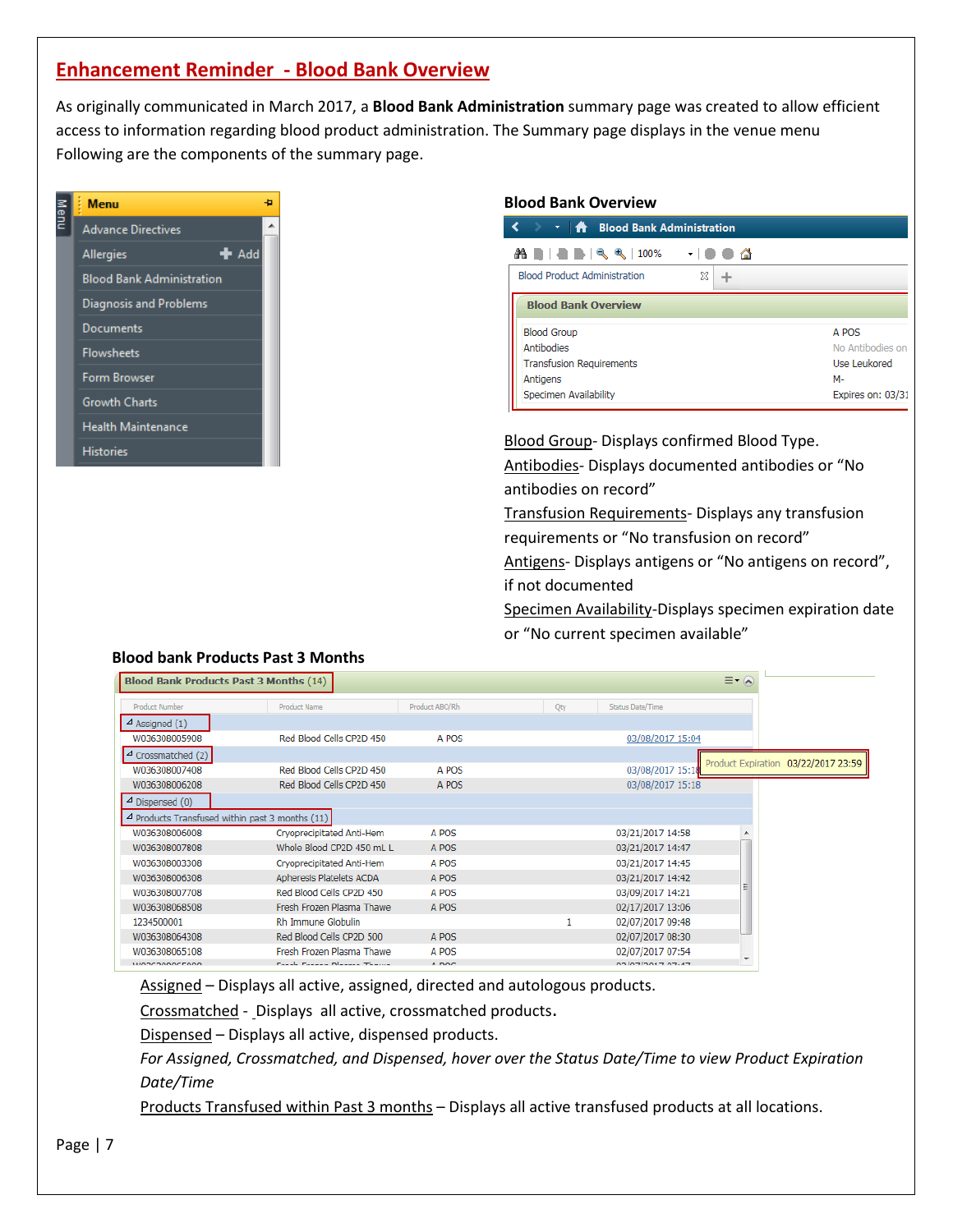### **Transfusion Information this Encounter –** displays, by type, products transfused during the current encounter.

| <b>Transfusion Information this Encounter</b> |                  | ≡∗<br>$\sim$ |
|-----------------------------------------------|------------------|--------------|
| <b>Product Type</b>                           | # of Units Given |              |
| <b>RBC</b>                                    |                  |              |
| <b>PLTS</b>                                   |                  |              |
| <b>FFP</b>                                    | 4                |              |
| CRYO                                          |                  |              |
| WBLD                                          |                  |              |

# **Pharmacy Controlled Use PowerForm – Fentanyl Patch, Effective 2.6.17**

The Fentanyl patch opioid delivery system comes with specific prescribing requirements in order to prevent significant adverse drug events. The Pharmacy Department developed a Restricted Medication Powerform for inpatient Fentanyl Patch ordering to ensure High Reliability in meeting appropriate criteria for use.

The yellow boxes on the PowerForm must be completed before clicking the green checkmark in the upper left hand corner to complete the order. If the patient does not meet criteria, the red x in the upper right should be selected to cancel the order. (The bottom half of the form is for use by Pharmacy staff only.)

| formed on: 01/31/2018<br>$\Rightarrow$ CST<br>$\frac{4}{7}$ $\bullet$ 1231<br>* FentaNYL Transd                                                                                                                                                           | By: Wilkerson, Suzanne M MD                                                                                                                                                                                                                                                                                                                                                    |
|-----------------------------------------------------------------------------------------------------------------------------------------------------------------------------------------------------------------------------------------------------------|--------------------------------------------------------------------------------------------------------------------------------------------------------------------------------------------------------------------------------------------------------------------------------------------------------------------------------------------------------------------------------|
|                                                                                                                                                                                                                                                           | FentaNYL Transdermal (Duragesic) Criteria                                                                                                                                                                                                                                                                                                                                      |
| Must meet at least one indication for use and all criteria for use<br>Indication for use (Must check one)                                                                                                                                                 |                                                                                                                                                                                                                                                                                                                                                                                |
| O Continuation of fentaNYL transdermal system regimen initiated prior to admission                                                                                                                                                                        | O Initiation of therapy for managment of moderate to severe pain when around the clock pain control is needed for an extended period of time (weeks or longer)<br>O Changing the route of administration in the Intensive Care Unit from a continuous fentaNYL infusion to a fentaNYL transdermal system after the patient has been receiving the infusion for at least 7 days |
| Criteria for Use (All must apply)<br>Patient is NOT opioid naive                                                                                                                                                                                          | For use in opioid tolerant patients                                                                                                                                                                                                                                                                                                                                            |
| Patient is NOT on suicide precautions<br>Transdermal fentaNYL is NOT being ordered for acute or post-operative pain<br>Transdermal fentaNYL is NOT being used for intermittent pain<br>Transdermal fentaNYL is NOT being ordered for short term analgesia | Opioid tolerant patients taking at least 60mg oral<br>morphine/day, 30mg oral oxyCODONE/day, 8mg oral<br>HYDROmorphone/day, 25mg oral<br>oxyMORphone/day, 25mcg transdermal<br>fentaNYL/hour, or an equianalgesic dose of another<br>opioid for one week or longer                                                                                                             |
| O Patient meets ALL above criteria<br>◯ Patient does NOT meet all above criteria                                                                                                                                                                          | Short-acting analgesic agents should be continued<br>as needed for 12 - 24 hours after transdermal<br>fentaNYL initiation                                                                                                                                                                                                                                                      |
| <b>Provider Comments</b>                                                                                                                                                                                                                                  | Right click on white box and select "Reference Text"<br>for quick access to equianalgesic opioid doses:                                                                                                                                                                                                                                                                        |
|                                                                                                                                                                                                                                                           |                                                                                                                                                                                                                                                                                                                                                                                |
|                                                                                                                                                                                                                                                           | <b>Pharmacy Assessment</b>                                                                                                                                                                                                                                                                                                                                                     |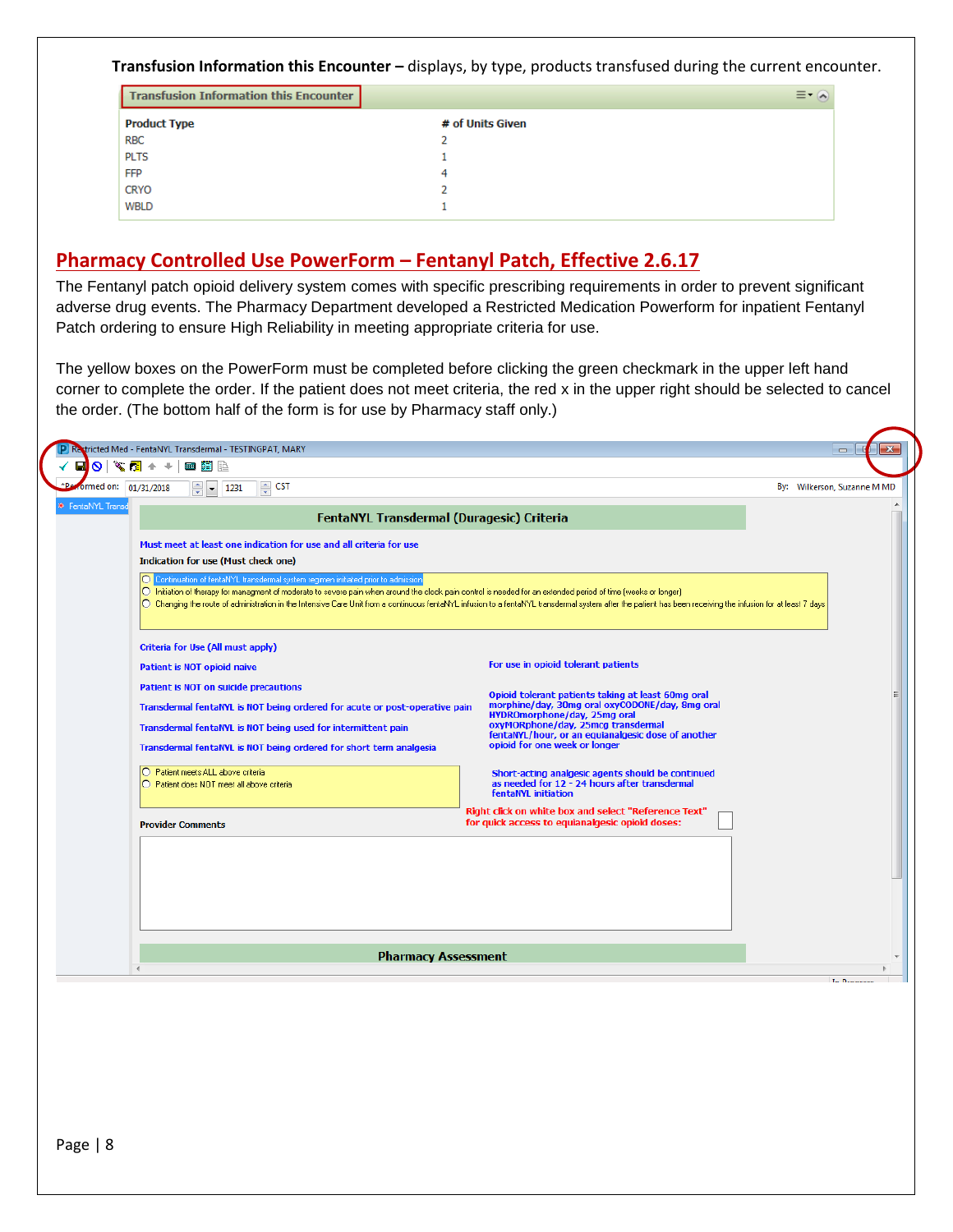# **Enhancement – Social History Sexual Orientation and Gender Identity, Effective 2.6.18**

**On 2.6.18, we are adding new questions about Sexual Orientation and Gender Identity to the Social History tab in PowerChart and FirstNet.** These additions are being made to assist us in providing high quality and personalized care to our patients and to meet current Federal Meaningful Use data requirements.

As this history is sensitive in nature, at this time it will only be utilized in the EHR by Providers and Clinicians (Physicians, Advanced Care Practitioners, RNs, MAs, etc.), and not by Registration personnel.

#### **Current State**

| <b>Social History</b><br>Pregnancy<br>Procedure<br>Family<br>Implants        |                                                                                                                                                                                                                                                                                                                                                                                                  |
|------------------------------------------------------------------------------|--------------------------------------------------------------------------------------------------------------------------------------------------------------------------------------------------------------------------------------------------------------------------------------------------------------------------------------------------------------------------------------------------|
|                                                                              |                                                                                                                                                                                                                                                                                                                                                                                                  |
| Sexual                                                                       |                                                                                                                                                                                                                                                                                                                                                                                                  |
| Sexually active: $\circledcirc$ Yes $\circledcirc$ No                        |                                                                                                                                                                                                                                                                                                                                                                                                  |
| First active at age: Age<br>Year(s)                                          | History of sexual abuse: <a> <a> </a> <a> </a> <a> <a> <a> <a> <a> <a> <a> No<br/> <a> <a> No</a> <a> <a> No</a> <a> <a> <a< a=""> <a> <a< a=""> <a> <a< a=""> <a> <a< a=""> <a> <a< a=""> <a< a=""> <a> <a< a=""> <a< a=""> <a< a=""> <a< a="" a<=""> <a< a=""> &lt;</a<></a<></a<></a<></a<></a></a<></a<></a></a<></a></a<></a></a<></a></a<></a></a></a></a></a></a></a></a></a></a></a></a> |
| Current partners:                                                            | Other sexual concerns:                                                                                                                                                                                                                                                                                                                                                                           |
| Number of lifetime partners:                                                 |                                                                                                                                                                                                                                                                                                                                                                                                  |
| Self described orientation:<br>Heterosexual<br>Homosexual<br><b>Bisexual</b> | Notes:                                                                                                                                                                                                                                                                                                                                                                                           |
| Transgender<br>Other:                                                        | Comment:                                                                                                                                                                                                                                                                                                                                                                                         |
| Uses condoms: $\circledcirc$ Yes $\circledcirc$ No                           |                                                                                                                                                                                                                                                                                                                                                                                                  |
| Other contraceptive use:                                                     |                                                                                                                                                                                                                                                                                                                                                                                                  |

## **Future State – 2.16.18**

| Sexual                                                |                                                                                                   |                                                      |                                          |
|-------------------------------------------------------|---------------------------------------------------------------------------------------------------|------------------------------------------------------|------------------------------------------|
| Gender Identity © Female                              | <b>Male</b><br>Female-to-Male (Trans Man)<br>Male-to-Female (Trans Woman)<br>Nonconforming gender | Uses condoms: © Yes © No<br>Other contraceptive use: | $\mathbb{A}$<br>$\overline{\phantom{a}}$ |
|                                                       | © Decline to specify<br>O Other:                                                                  | Other sexual concerns:                               |                                          |
| Sexually active: Nes O No<br>First active at age: Age | Year(s)                                                                                           |                                                      | $\mathbb{A}$                             |
| Current partners:                                     |                                                                                                   | Notes:                                               | $\blacktriangle$                         |
| Number of lifetime<br>Self described orientation:     | Lesbian, gay or homosexual<br>Straight, or heterosexual<br>Bisexual                               | Comment:                                             | $\overline{\phantom{a}}$<br>▲            |
|                                                       | Don't know<br>Choose not to disclose<br>Other:                                                    |                                                      |                                          |